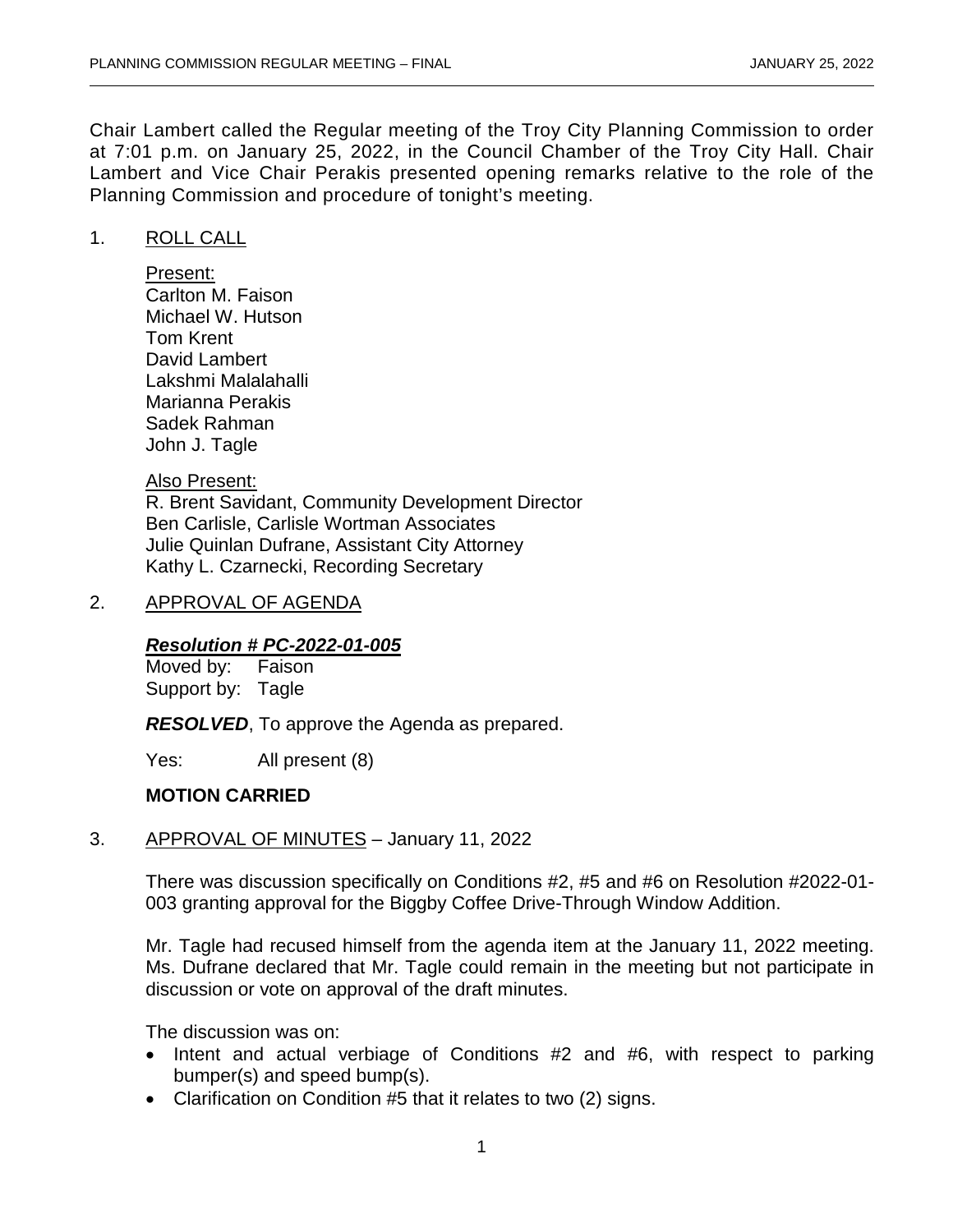#### *Resolution # PC-2022-01-006*

Moved by: Krent Support by: Perakis

*RESOLVED*, To approve the minutes of the January 11, 2022 Regular meeting with corrections to the conditions to Resolution # PC-2022-01-003, to read as follows:

- 1. Condition # 2 That the Traffic Consultant and planning staff will look at potentially a third speed bump in the traffic flow to the drive-up window.
- 2. Condition #6 That speed limit signs will be provided in conformance with the manufacturer's recommendation of the speed bumps.
- 3. Condition #5 That the plan will provide ultimately for signage at the store in the form of a monument sign at the west end and in the form of a street-type sign at the east end of the property that clearly demonstrates direction to the drive-through.

Yes: Hutson, Faison, Krent, Lambert, Malalahalli, Perakis, Rahman Recused: Tagle

## **MOTION CARRIED**

4. PUBLIC COMMENT – For Items Not on the Agenda

Jerry Rauch, 4187 Penrose, Troy; addressed distribution of meeting notices and agenda packets. He said distribution on a Friday before a meeting does not allow sufficient time for Planning Commission to review and prepare for meetings, nor enough notice for residents to be aware of proposed developments. He suggested consideration of an alternative timeline for agenda distribution and asked that the matter be placed on a future agenda for discussion.

## **PRELIMINARY SITE PLAN REVIEWS**

5. PRELIMINARY SITE PLAN REVIEW (SP JPLN2021-016) – Proposed The Westington II, South of Wattles, East of Crooks (870 Barilane Drive; PIN 88-20-21-101-009), Section 21, Currently Zoned NN (Neighborhood Node "I") District

Mr. Carlisle asked the Board's consideration to present his review on Agenda item #5 and Agenda item #6 at the same time, noting the relationship between the two projects.

The Board had no objections. Ms. Dufrane stated that each agenda item must have a separate vote.

Review and discussion followed on both the proposed The Westington II application and the proposed Hills West application. (*Refer to page 7 for Agenda item #6 caption.)*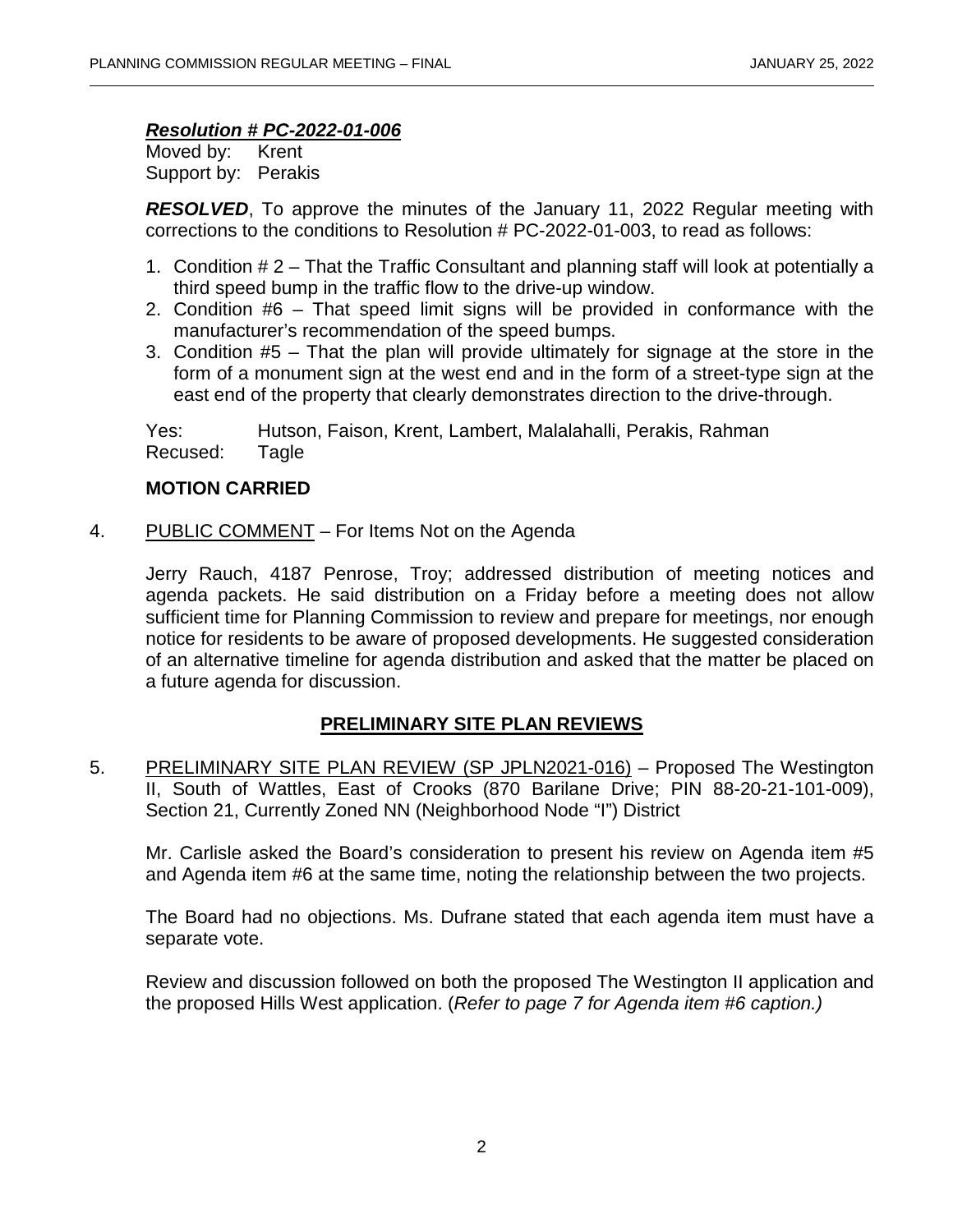Mr. Carlisle reviewed the Preliminary Site Plan applications for The Westington II and Hills West. He addressed access, natural features, open space, building height, parking, landscaping, traffic study, elevations, Design Standards (Section 5.06E) and Site Plan Review Design Standards (Section 8.06).

Review comments on The Westington II:

- Access via the 7-Eleven store cross access easement.
- Tree mitigation: 486 trees.
- Consideration by applicant to shift building or reduce project size to preserve a clumping of protected trees.
- 2.5 story building height in compliance; verified by Building Official.
- Combination of Phase I and Phase II to meet open space and parking requirements.
- Consideration of additional guest parking.
- Conclusion of Traffic Impact Study; no mitigation measures recommended; confirmed by OHM.

Review comments on Hills West:

- Tree mitigation: 115 trees.
- Consideration by applicant to reconfigure site to preserve additional trees.
- 2.5 story building height in compliance; verified by Building Official.
- Confirmation of open space and landscape calculations.
- Deficient one (1) bicycle parking.
- Conclusion of Traffic Impact Study; no mitigation measures recommended; confirmed by OHM.

Mr. Carlisle asked the Planning Commission in its deliberation of the applications to discuss the following items with the applicant:

- Shift the building or reduce the size to preserve additional trees.
- Tree mitigation requirements.
- Open space/landscaping calculations.
- The need for additional guest parking.
- Compliance with Design Standards.
- Compliance with Site Plan Review Standards.

A brief discussion among Board members and the administration followed, some comments relating to:

- Approval of The Westington Phase I at the December 8, 2020 meeting; access via Barilane EVA (emergency vehicle access). Cross access easement at 7-Eleven store not discussed.
- Purpose; use of EVA's.
- Accuracy of tree survey conducted by applicant.
- Mitigation of trees; allowances to remove trees based on quality; landmark trees.
- Neighborhood Node zoning designations; intensity of Site Type A and Site Type B.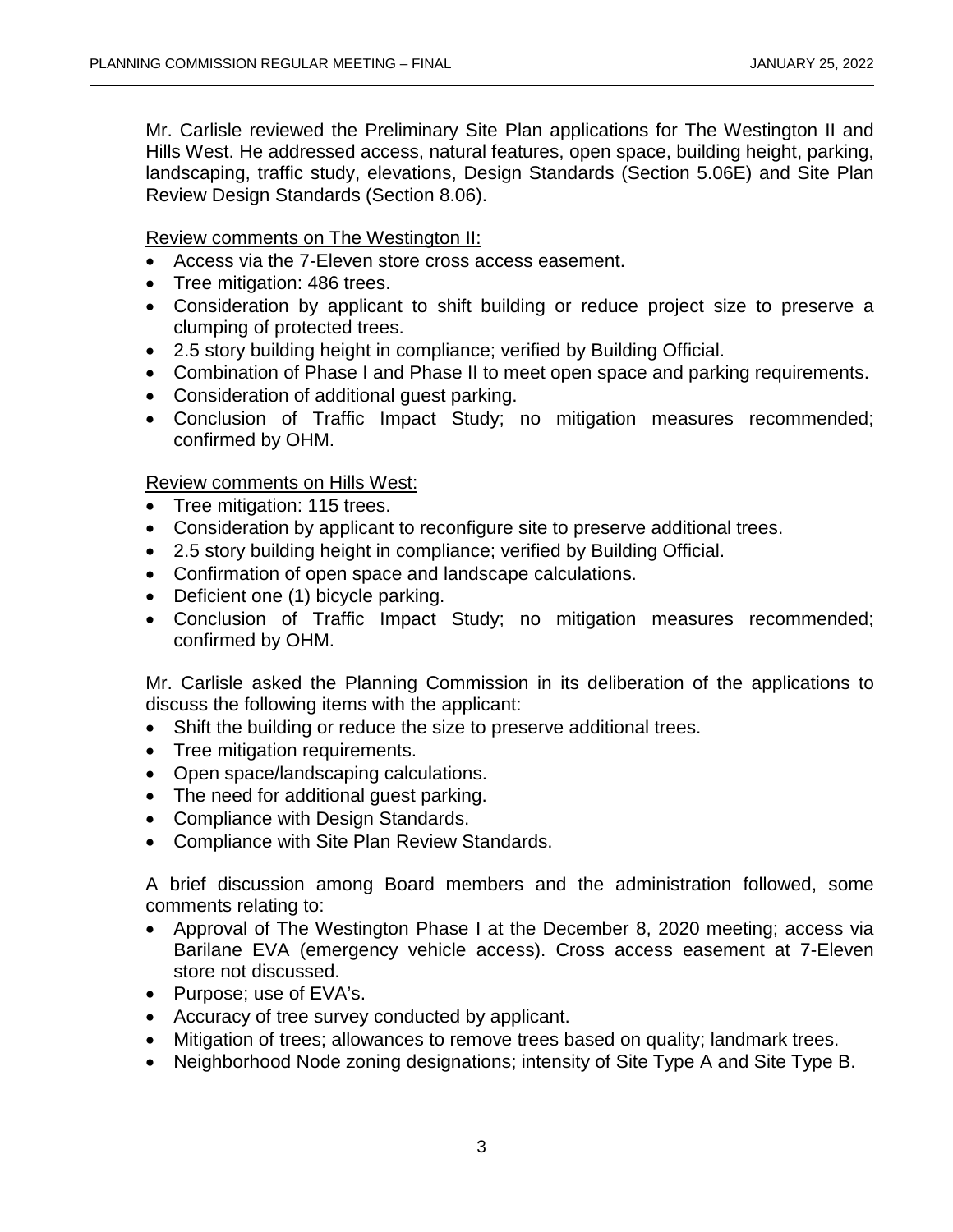Mr. Savidant exited the meeting at 7:48 p.m. Upon his return at 7:58 p.m., he shared email dialogue among the Fire Department and Engineering Department conducted during Final Site Plan review for The Westington Phase I, in which the departments determined the more sensible access for the project would be to use the 7-Eleven store cross access easement. Mr. Savidant explained cross access easements are established at the time of site plan approval to provide access for future developments.

The City's Traffic Consultant, Stephen Dearing of OHM Advisors, said he was directed by the City to review the traffic impact study prepared by Fleis & Vandenbrink for the proposed residential projects. He agrees with the results that there is negligible impact on the developments and no mitigation measures are recommended.

Mr. Dearing advised the Board of the various criteria considered in a traffic study to reach a conclusion. He addressed level of service, average control delay, average of counts during peak hours, effect of numbers due to pandemic and future traffic conditions. Mr. Dearing indicated the D level of service (LOS) is when there is a concern and action might be taken to mitigate traffic congestion, such as auxiliary turn lanes, double left turns and double right turns. He reported consideration was given to the pandemic and adjustments were made to the numbers accordingly by a review of historical counts.

Traffic Engineer Julie Kroll of Fleis & Vandenbrink stepped up to the podium to communicate to Mr. Dearing, and he addressed the percentages in the adjustments to the numbers due to the pandemic.

Ms. Perakis referenced conclusions in the report that identified levels of service (LOS) D and E during peak hours. She expressed concern because LOS D is characterized as *approaching unstable flow, tolerable delay and occasional waits through more than one signal cycle before proceeding*, and LOS E is characterized as *unstable flow and intolerable delay*. Ms. Perakis asked if there is crash data available at this intersection.

Mr. Dearing said he did not pull crash statistics on this location and reviewed only the model completed by Fleis & Vandenbrink on capacity calculations. He stated there is no numerical threshold to suggest an intersection is dangerous, and it is recognized that there is a bias involved in how crashes are counted. Mr. Dearing said the data compiled for crashes can be "*sliced and diced"* in many different ways.

Project Architect Peter Stuhlreyer of Designhaus said the applications meet Zoning Ordinance requirements as relates to the height, use, density, parking, landscaping, tree mitigation, traffic flow and fire. He addressed the architecture and design, noting a demand for two-bedroom units with accessibility to the first floor. Mr. Stuhlreyer said reducing the density of the project would not be economically feasible.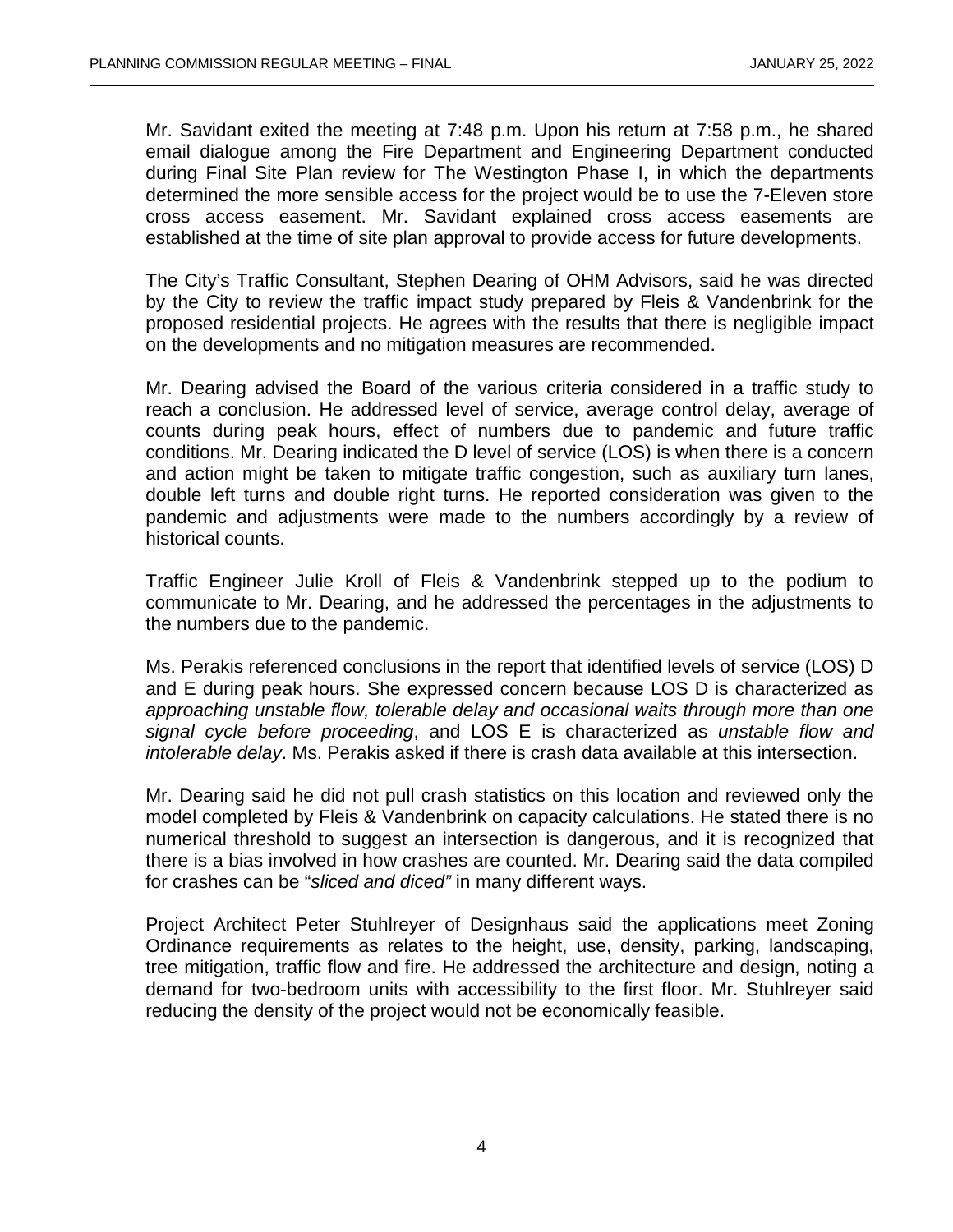There was discussion on:

- Elevations; orientation of the building as relates to primary entrances per Design Standards, Section 5.06 D (Hills West project).
- Open space calculations.
- Communication with neighboring residential.
- City survey comments relating to multi-family residential.
- Location of required bicycle rack; (Hills West project).
- Landscape requirements, spacing.
- Guest parking.
- Traffic concerns.

Mr. Stuhlmeyer said The Westington Phases I and II combined meet the open space requirement at 20.99%, and Hills West meets the open space requirement on its own at 24.7%. He said Hills West meets all Zoning Ordinance requirements as a stand-alone project. Mr. Stuhlmeyer said the open space consists of trees, landscape and grass. He said there is recreational space in The Westington Phase I with benches, play set, grill and picnic tables.

Mr. Savidant said the applicant's intent is to combine the phases of The Westington prior to Final Site Plan approval to achieve the open space requirements. He said the Zoning Ordinance is not specific in terms that each site is required to meet a minimum open space requirement.

Landscape Architect Mike Pizzola addressed types, variety and spacing of proposed landscape and the growth and maturity of landscape. He said the property management firm of the apartment complex would be responsible for the maintenance.

Mr. Stuhlmeyer addressed guest sparking spaces. It is his understanding that the number of guest parking spaces is included in the ratio parking calculations for the projects and believes the total parking spaces provided will accommodate guest parking.

Mr. Stuhlmeyer said they provided a significant distance from the project and a heavily landscaped buffer to accommodate a neighborly design for the single family home on Barilane.

Arvin Stafa, representing the applicant, posed a procedural request before the Board asking for an opportunity to cross examine any adverse testimony during the public hearing, referencing the right to do so under the 14<sup>th</sup> Amendment.

Ms. Dufrane responded the application before the Board this evening does not require a Public Hearing. She denied the request to cross examine those who speak during public comment.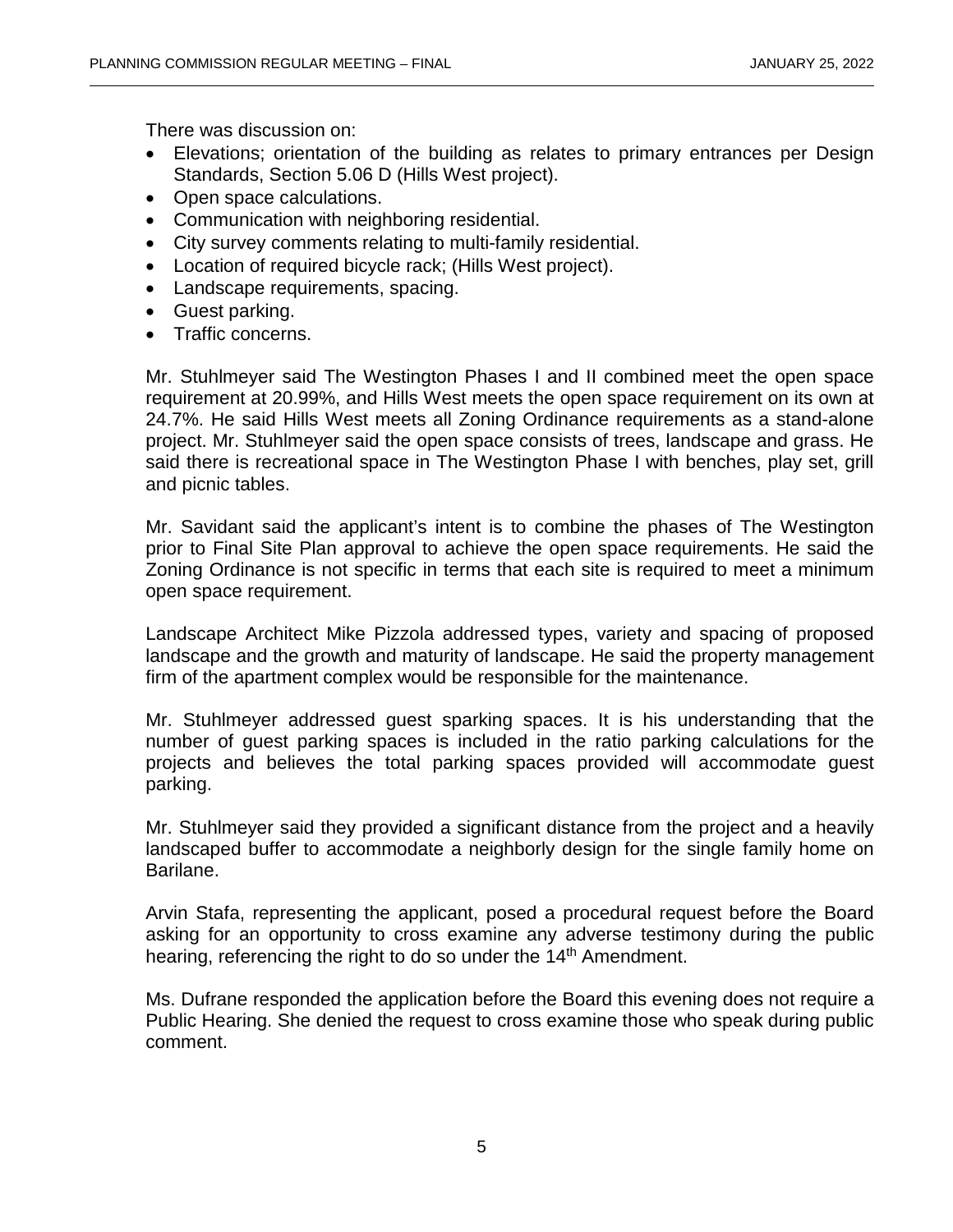Chair Lambert opened the floor for public comment.

- Jerry Rauch 4187 Penrose, Troy; in opposition; addressed Neighborhood Node zoning districts as relates to compliance with the Zoning Ordinance and Master Plan, level of intensity, types of development, transition and compatibility to adjacent uses, public amenities, orientation of buildings.
- Paul Balas, 4087 Parkstone; in opposition; addressed concerns with traffic congestion and safety, accuracy of traffic study results, transition and compatibility to adjacent uses.
- Laura Lipinski, 4233 Carson, Troy; in opposition; addressed limited notification of agenda items, approved access for The Westington Phase I, concerns with traffic congestion, safety and accuracy of traffic study results.
- Daryl Dickhudt, 4143 Glencastle, Troy; addressed comments/feedback as a participant at Neighborhood Node Walks & Talks, Neighborhood Node zoning districts as relates to Zoning Ordinance and intent.
- Tom Reiss, 1400 Bradbury, Troy; in opposition; addressed compatibility with surrounding upscale residential, traffic congestion concerns, noise, crime and property values.
- Michelle Kleiman, 1157 Provincial, Troy; addressed concerns with traffic congestion and safety, access, comments/feedback as participant in Neighborhood Node Walks & Talks and compatibility with residential.

Chair Lambert closed public comment.

Mr. Hutson shared concerns with traffic congestion, accuracy of traffic study results, upward trend of multi-family developments, intent of Neighborhood Node zoning designations as relates to Master Plan and surrounding residential, specifically access, open space and recreational amenities.

Mr. Faison addressed concerns with the character of the residential environment, traffic, safety of motorists and pedestrians and access to the site.

Mr. Krent addressed the Planning Consultant report with respect to the unknown number identified in the open space requirement for Hills West.

Mr. Carlisle addressed the applications with respect to open space and landscape requirements. He read the definition of Open Space and confirmed that streets, driveways, parking lots or other surfaces designed or intended for vehicular traffic are not considered as open space. He advised the Board that the requirements for landscape hold a higher threshold than open space and he would like the applicant to confirm the numbers/percentages of both the open space and landscape requirements for Hills West.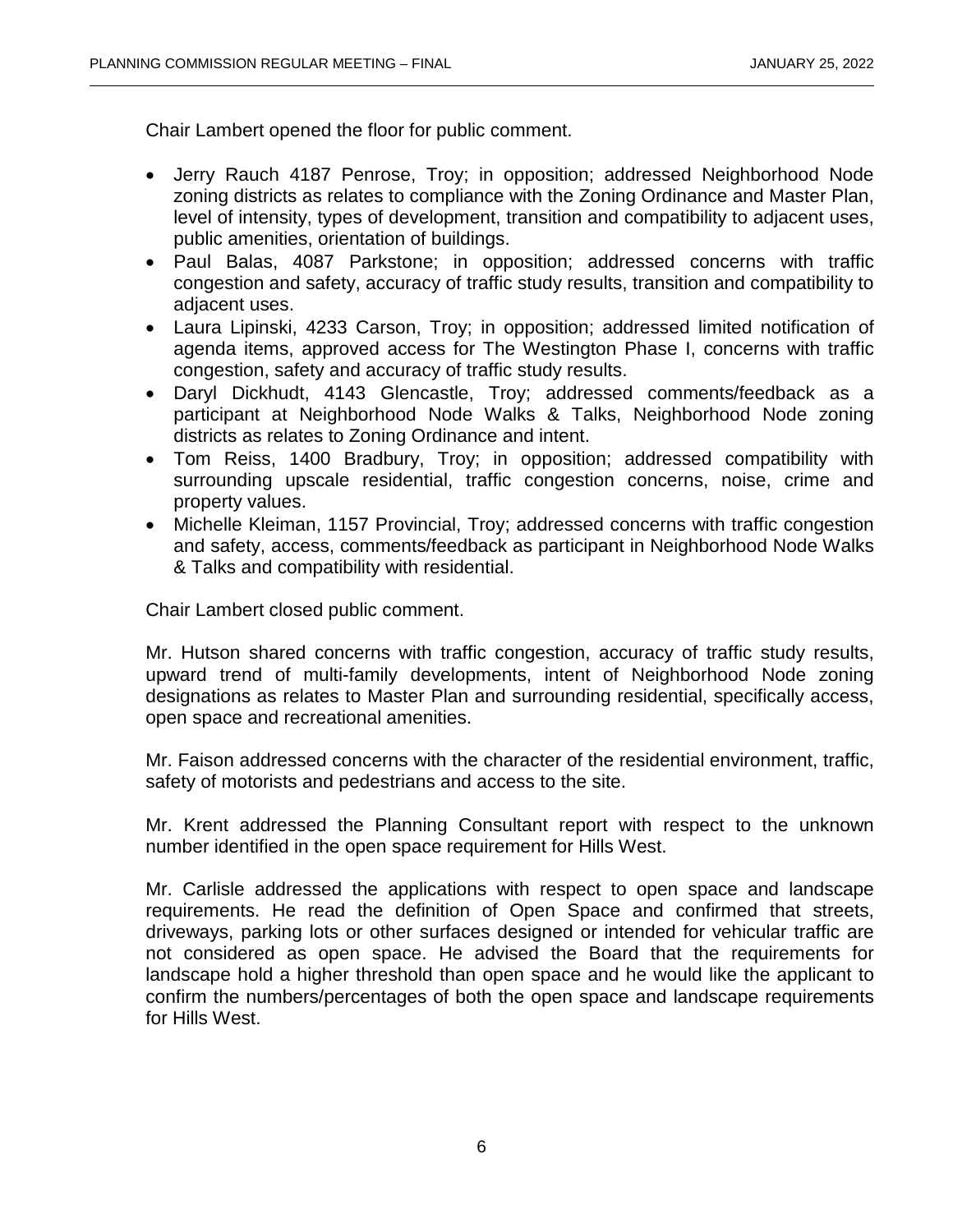#### *Resolution # PC-2022-01-007*

Moved by: Perakis Support by: Malalahalli

*RESOLVED*, That Preliminary Site Plan Approval, pursuant to Article 8 of the Zoning Ordinance, as requested for the proposed The Westington II 30-unit apartment development, South of Wattles, East of Crooks, (870 Barilane Drive; PIN 88-20-21-101- 009), Section 21, Currently Zoned NN (Neighborhood Node "I") District, be **denied**, for the following reasons:

- 1. The Planning Commission does not approve the tree mitigation requirement.
- 2. The open space fails the Zoning Ordinance calculations.
- 3. The site Design Standards fail to promote public health, safety and welfare, primarily due to traffic issues.
- 4. The project fails to meet the transition requirements of the Zoning Ordinance as well as the density requirements.

#### Discussion on the motion on the floor.

Chair Lambert said his main concerns are the destruction of the trees on the site and his belief there is not enough of a transition going from the higher height buildings that are closer to the street as proposed to where it comes up to residential areas farther to the east and to the south.

#### Vote on the motion on the floor.

Yes: All present (8)

## **MOTION CARRIED**

6. PRELIMINARY SITE PLAN REVIEW (SP JPLN2021-017) – Proposed Hills West, East side of Crooks, South of Wattles (3902 Crooks; PIN 88-20-21-101-003), Section 21, Currently Zoned NN (Neighborhood Node "I") District

Mr. Carlisle stated the two projects on tonight's agenda stand on their own merits with respect to the Resolution. He said any issues cited on the former project and are similar to this project should be reflected in the Resolution; as well, any rationale should be cited if there is support for this project.

## *Resolution # PC-2022-01-008*

Moved by: Perakis Support by: Rahman

*RESOLVED*, That Preliminary Site Plan Approval, pursuant to Article 8 of the Zoning Ordinance, as requested for the proposed Hills West 30-unit apartment development, East side of Crooks, South of Wattles, (3902 Crooks, PIN 88-20-21-101-003), Section